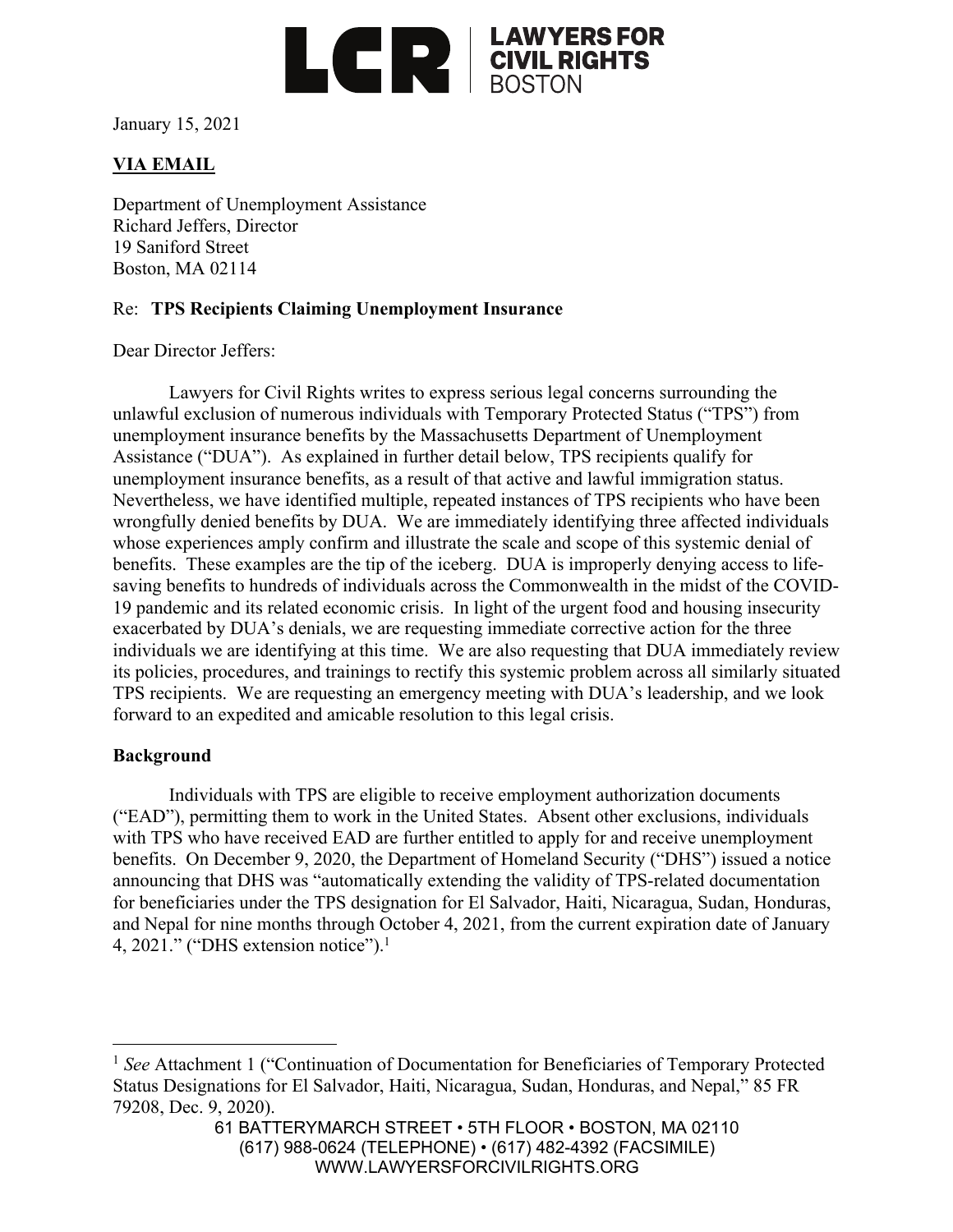

At this time, we are identifying three affected individuals discussed in turn below: 1) Marisol : 2) Patricia ; and 3) Natacha

# **Marisol**

Ms. A TPS recipient from El Salvador, was granted an A-12 EAD to work in the United States effective as of April 9, 2018, with an original expiration date of September 9, 2019. On January 7, 2021, using the UI Online portal, Ms. unemployment benefits for the week of December 27, 2020, through January 2, 2021. After submitting her request, the UI Online portal informed Ms. that her "alien number" expired on  $1/4/2021$ ," and that she "must have the number reinstated to be eligible for benefits."

DHS's extension notice—effective several weeks *prior* to Ms. **benefits** request—applies to Ms. A-12 EAD.<sup>2</sup> Ms. alien number is therefore valid until at least October 4, 2021, and she should not have been denied any benefits on the basis of her alien number "expiring."

## **Patricia**

Ms.  $\blacksquare$ , a TPS recipient from Honduras, was granted an A-12 EAD to work in the United States effective as of October 5, 2018, with an original expiration date of January 5, 2020. Notwithstanding Ms. TPS status, on December 22, 2020, she received a brief and conclusory notice from DUA stating that, effective as of January 19, 2020, she was disqualified from receiving unemployment benefits for an alleged failure to "present proper identification."3 The December 22, 2020 notice provides no factual information regarding Ms. alleged failure to comply with Massachusetts General Law Chapter 151A, §25(a).

DUA further alleges that, due to her "disqualification," Ms. received an overpayment of unemployment benefits totaling \$20,792.00.<sup>4</sup> On December 30, 2020, Ms. submitted a hearing to appeal DUA's disqualification decision.<sup>5</sup> In her request for hearing, Ms. explained that she qualifies for TPS and that her TPS documentation automatically renews yearly. Moreover, DHS's extension notice applies to Ms. EAD, and automatically extended her eligibility to seek and receive unemployment benefits until at least October 4, 2021.<sup>6</sup> Ms. has not yet received any information from DUA regarding her request for hearing.

## **Natacha**

Ms.  $\blacksquare$ , a Haitian TPS recipient, was granted an A-12 EAD to work in the United States effective as of April 5, 2018, with an original expiration date of July 22, 2019.

<sup>6</sup> *See* Attachment 1 at Table 1.

<sup>&</sup>lt;sup>2</sup> See id. at Table 1 (explaining that the validity of an A-12 EAD with an expiration date of September 9, 2019 is extended through October 4, 2021).

<sup>3</sup> *See* Attachment 2.

<sup>4</sup> *See* Attachment 3.

<sup>5</sup> *See* Attachment 4.

<sup>61</sup> BATTERYMARCH STREET • 5TH FLOOR • BOSTON, MA 02110 (617) 988-0624 (TELEPHONE) • (617) 482-4392 (FACSIMILE) WWW.LAWYERSFORCIVILRIGHTS.ORG